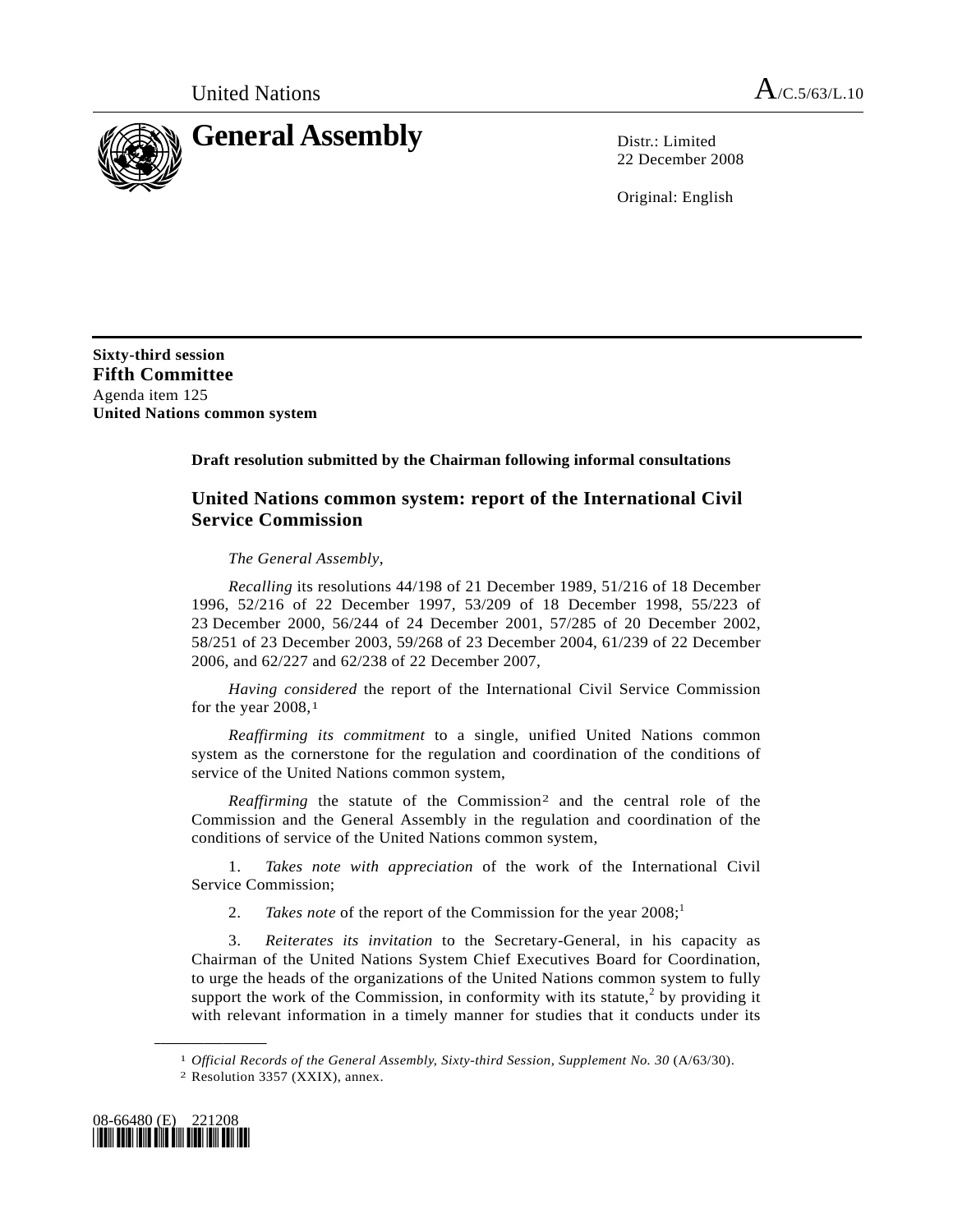statutory responsibilities for the common system, as well as by other possible means;

 4. *Encourages* the Commission to continue to coordinate and regulate the conditions of service of staff of the common system organizations, bearing in mind the limitations imposed by Member States on their national civil services;

 5. *Recalls* article 28 of the statute of the International Civil Service Commission;

#### **A**

#### **Conditions of service for both categories of staff**

### **1. Education grant**

 1. *Approves*, with effect from the school year in progress on 1 January 2009, the recommendations of the Commission in paragraph 62 of its report<sup>[1](#page-0-2)</sup> and annex II thereto;

 2. *Requests* the Commission to report on the methodological review of the education grant, for consideration at its sixty-fifth session;

#### **2. Performance management**

 1. *Reiterates* the importance of developing mechanisms for better differentiating levels of performance;

 2. *Requests* the Commission to work closely with organizations to identify workable means of rewarding performance;

 3. *Welcomes* the work of the Commission in benchmarking innovative practices in the area of performance management, and encourages the Commission to keep performance management under review;

 4. *Requests* the Commission to submit an updated performance management framework for its consideration;

#### **B**

#### **Conditions of service of staff in the Professional and higher categories**

# **1. Evolution of the margin**

*Recalling* section 1.B of its resolution 51/216 and the standing mandate from the General Assembly, in which the Commission is requested to continue its review of the relationship between the net remuneration of the United Nations staff in the Professional and higher categories in New York and that of the comparator civil service (the United States federal civil service) employees in comparable positions in Washington, D.C. (referred to as "the margin"),

 1. *Notes* that the margin between net remuneration of the United Nations staff in grades P-1 to D-2 in New York and that of officials in comparable positions in the United States federal civil service in Washington, D.C., for the period from 1 January to 31 December 2008 is estimated at 114.7 and that the average margin level for the past five years (2004-2008) stands at 112.9;

 2. *Reaffirms* that the range of 110 to 120 for the margin between the net remuneration of officials in the Professional and higher categories of the United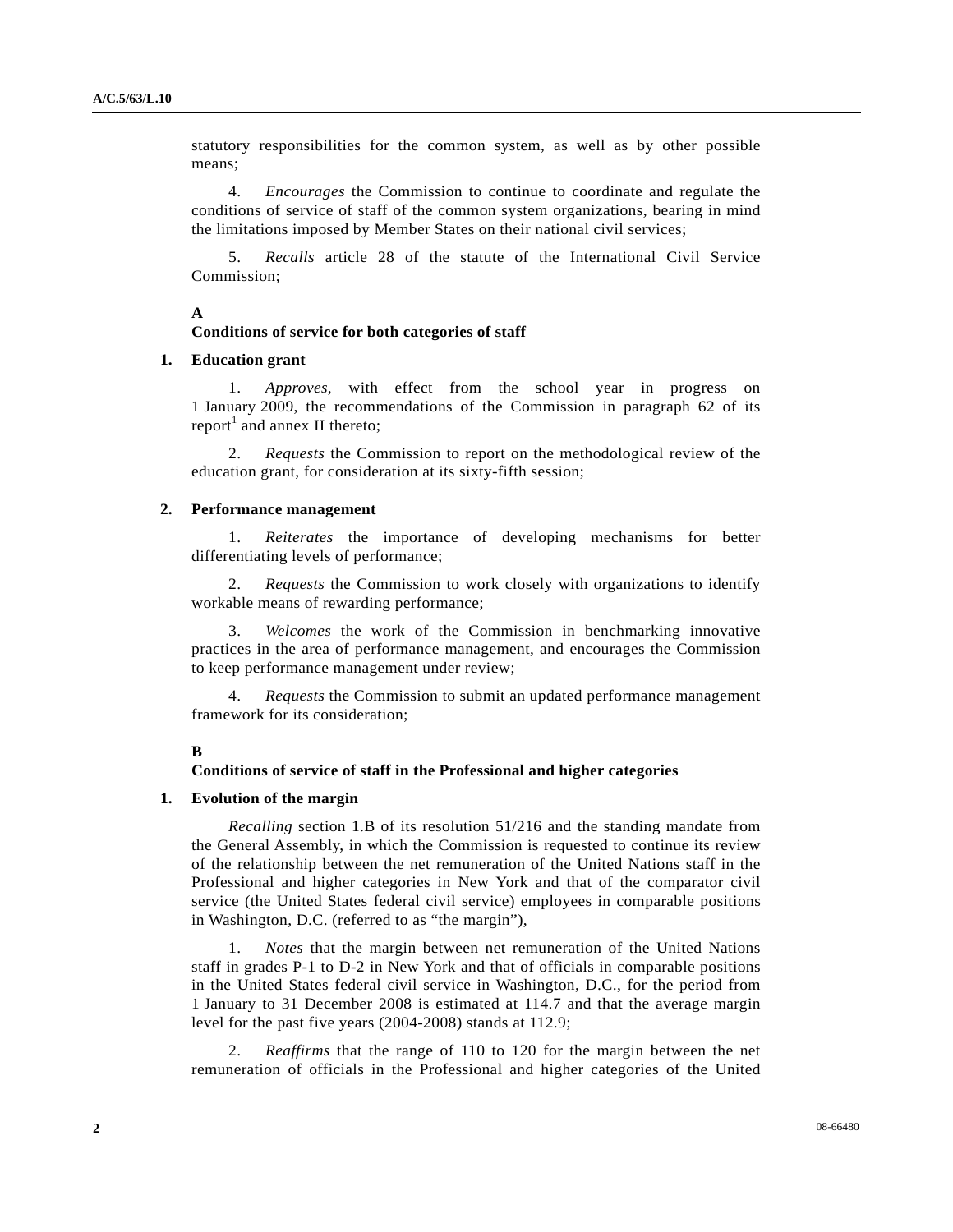Nations in New York and officials in comparable positions in the comparator civil service should continue to apply, on the understanding that the margin would be maintained at a level around the desirable midpoint of 115 over a period of time;

#### **2. Base/floor salary scale**

*Recalling* its resolution 44/198, by which it established a floor net salary level for staff in the Professional and higher categories by reference to the corresponding base net salary levels of officials in comparable positions serving at the base city of the comparator civil service (the United States federal civil service),

*Approves*, with effect from 1 January 2009, as recommended by the Commission in paragraph 79 of its report,<sup>[1](#page-0-2)</sup> the revised base/floor scale of gross and net salaries for staff in the Professional and higher categories contained in annex IV to the report,

#### **3. Children's and secondary dependant's allowances**

*Approves*, with effect from 1 January 2009, as recommended by the Commission in paragraph [1](#page-0-2)29 of its report, $<sup>1</sup>$  the revised flat-rate allowance and the</sup> transitional measure referred thereto,

### **4. Mobility/hardship**

 1. *Recognizes* the hardship conditions under which staff members are often required to perform their official duties, and the personal disruption that operationally required mobility may impose on staff;

 2. *Approves*, with effect from 1 January 2009, as recommended by the Commission in paragraph 94 of its report,<sup>[1](#page-0-2)</sup> the revised level of the hardship, mobility and non-removal allowances;

 3. *Welcomes* the intent of the Commission to review whether the mobility/hardship continues to fulfil the purposes for which it was established;

 4. *Encourages* the Commission to further refine the mobility/hardship scheme in order to foster, in particular, the achievement of organizational objectives;

 5. *Requests* the Commission to report on the outcome of its planned review of the mobility/hardship scheme at its sixty-fifth session for its consideration;

## **5. Gender balance/geographical balance**

 1. *Notes with disappointment* the insufficient progress made with regard to the representation of women in the organizations of the United Nations common system, and in particular their significant underrepresentation at senior levels;

 2. *Notes* the decisions of the Commission contained in paragraph 109 of its  $report;$ <sup>[1](#page-0-2)</sup>

 3. *Invites* the Commission to continue to monitor future progress in achieving gender balance, including the aspect of regional representation if it deems appropriate, and to make recommendations on practical steps that should be taken to improve the representation of women in the organizations of the United Nations common system;